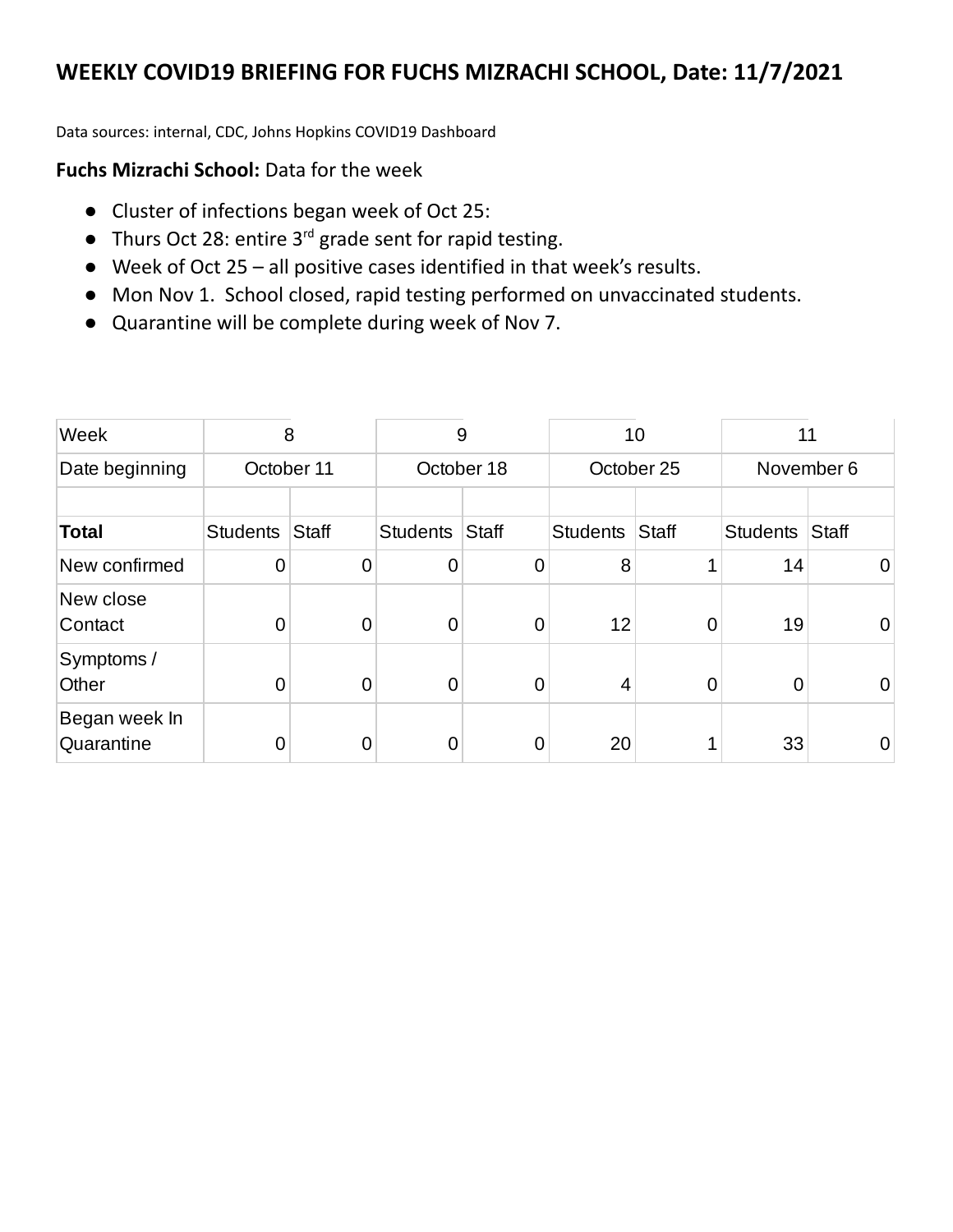**United States** This Week: 7 day average:

- Cases ~71 K (slightly up from last week)
- deaths  $^{\sim}1,000$  (down from 1,100)
- testing positivity 5%

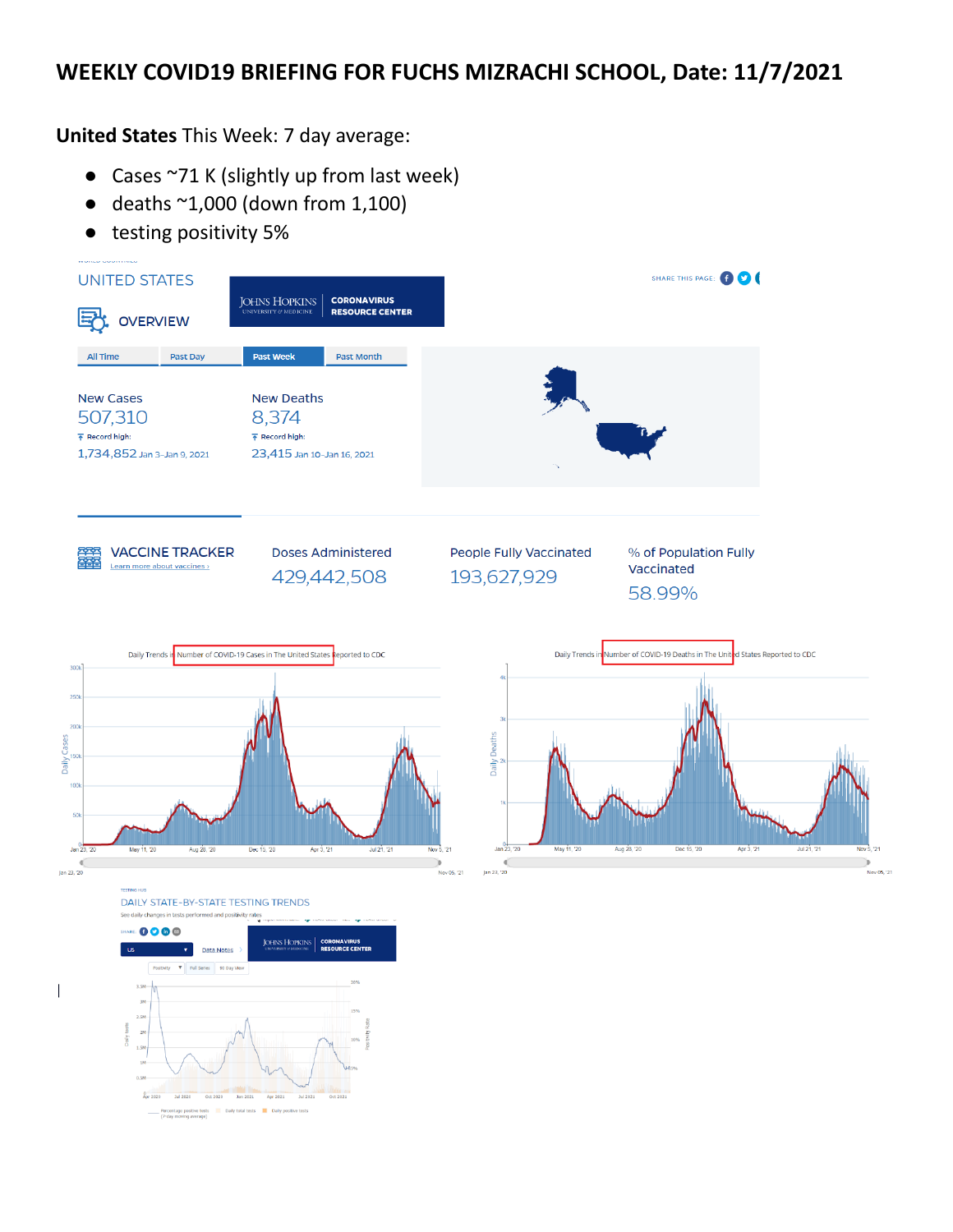**Ohio** This Week: average daily cases ~ 3.6K, deaths ~80 (close to record high), positivity ~12%